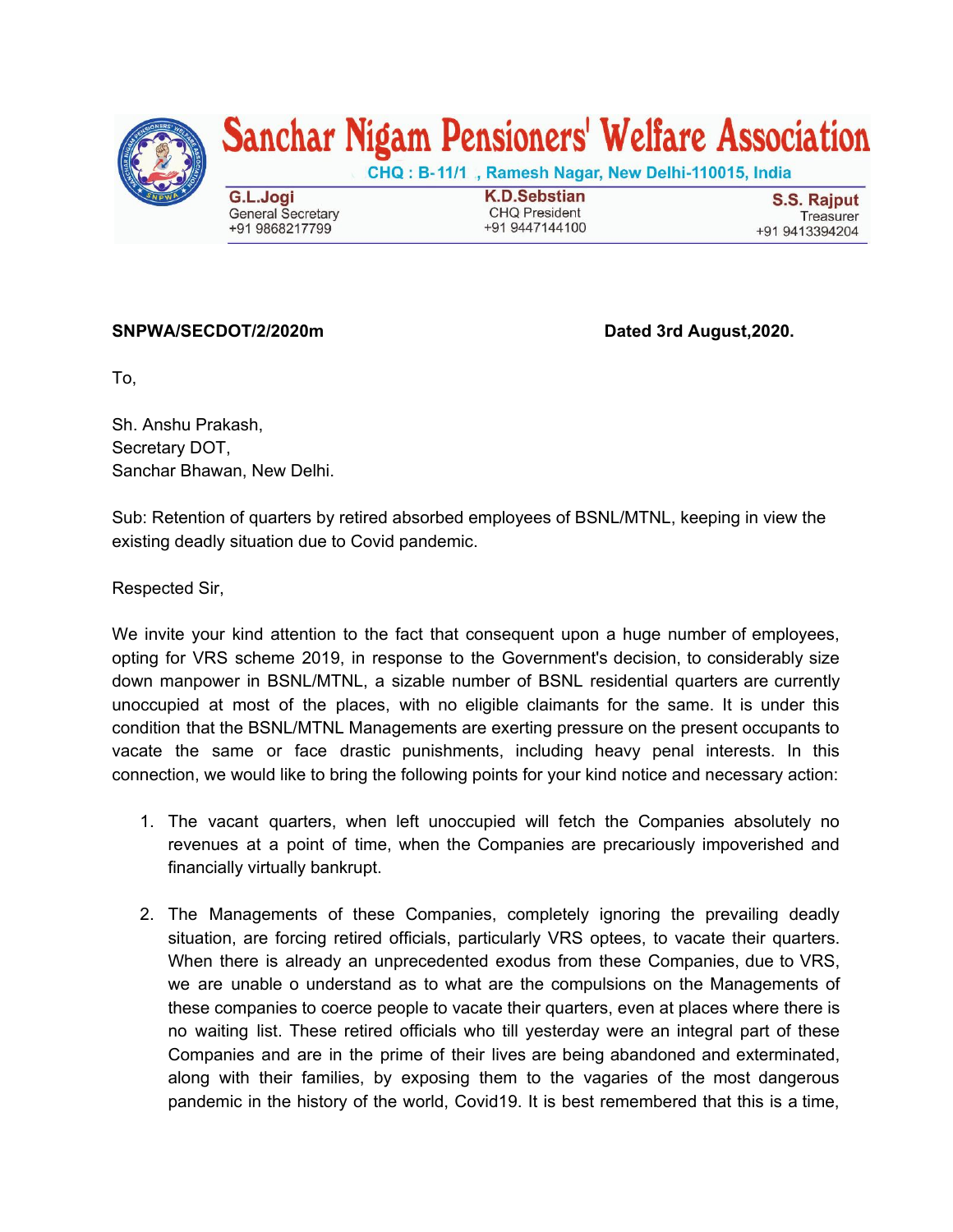when they cannot go out in search of some rented houses nor is anyone going to provide them accommodation to put themselves and their families in. Quite aware of all these factual and lethal realities, the Managements seem to be enjoying some cruel joke on these hapless pensioners and their innocent families.

- 3. It is also pertinent to point out that innumerable retired ITS officers are still staying in the quarters allotted during their service, even after more than 3 years of their retirement. Whereas this facility is being provided to those who have all along been deputationists and were never an integral part of the Company, ironically it is being denied to those who were a part and parcel of the Company and have put in their best years of their life serving the Company selflessly and without any vested interest. It is sad and completely incomprehensible as to how absorbed and bona fide employees of the Company are being continued to be blatantly discriminated vis-à-vis unabsorbed employees of the Company who never have had any stake in the Company and its fortunes at any point. It ought to have been vice versa. This only adversely reflects on the very functioning and policies of the top management of the Company. We are not advocating or asking for pushing out the retired ITS officers but just pointing out the height of cruelty dealt out to the absorbed employees.
- 4. We would also like to point out that in most places more than 40 per cent of the quarters remain unoccupied. It is therefore only in the interest of the Company that the retirees may be permitted to continue to keep their residential quarters at normal rent till situation improves to the extent to enable them to find accommodation outside and this is going to benefit the Company as well as take care of humanitarian aspect of the VRS retirees. It is going to be nothing but a win - win opportunity.
- 5. We further want to mention that any step to coerce them to vacate the quarters at this deadly hour or impose penal rent can only be termed as a hostile, inhuman and completely insensitive attitude of the Managements, Completely devoid of any kind of concern or sensitivity towards those who just till yesterday were part and parcel of the Companies, having made incredible contribution towards the growth of these companies in most difficult times and turbulent conditions. This coercive action is also going to be counterproductive in terms of optimum utilization of the existing assets of the companies.

It is, therefore, requested that your good self may kindly intervene to ensure justice and mere justice is met out to the retirees and their hapless families by permitting them to retain the residential quarters at normal rates at places where the quarters continue to be vacant. In fact, needless to say, absorbed retired employees must be accorded highest priority and precedence over unabsorbed retired employees when it comes to retention of residential quarters or for that matter extending any other facility. We believe and are confident that your good self will fully recognize and acknowledge very strong justification, cited above by us, and immediately issue necessary instructions in this direction to the Managements of